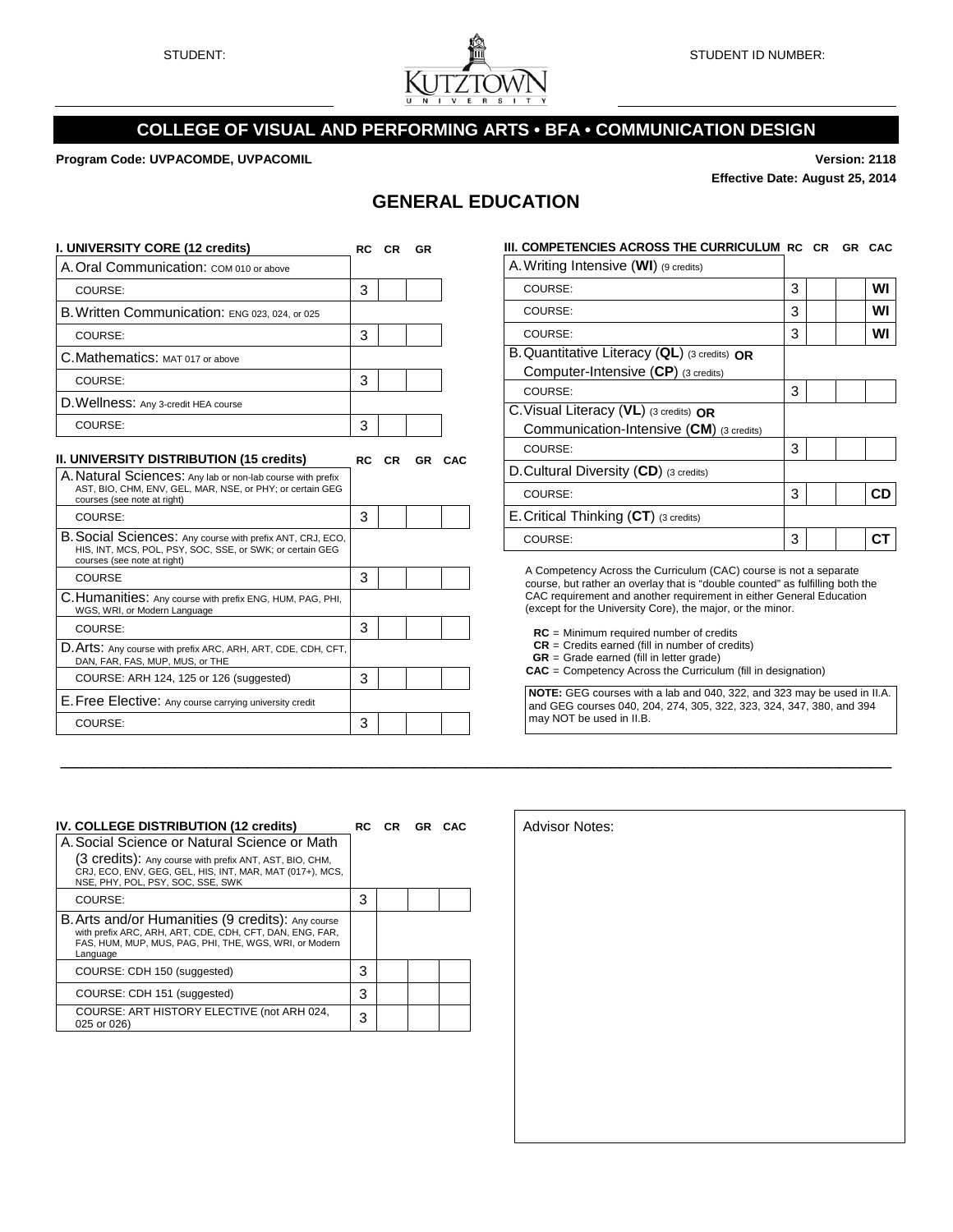#### COMMUNICATION DESIGN PROGRAM: 81/84 semester hours

| I. FOUNDATION<br>REOUIREMENTS [14 s.h.] |   | S.H. GR. |  |
|-----------------------------------------|---|----------|--|
| A. FAR 015: Drawing I                   | З |          |  |
| B. ART 031: 2D Design                   | З |          |  |
| C. FAR 016: Drawing II                  | 3 |          |  |
| D. ART 032: 3D Design                   | З |          |  |
| E. CDE 022: Digital Design I            |   |          |  |
|                                         |   |          |  |

A. B.

III. SPECIALIZATION REQUIREMENTS [25/28 s.h.]

JUNIOR: Select 3 of 5: CDE 238: GD I, CDE 241: AD I, CDE 276: ID I, CDE 252: Illus. I, Art Elective

4 4  $3/4$ S.H. GR.

S.H. GR.

4 3/4

S.H. GF

S.H. GR.

II. GENERAL

| REOUIREMENTS [28 s.h.]                                                                                                           |                | S.H. GR. |  |
|----------------------------------------------------------------------------------------------------------------------------------|----------------|----------|--|
| A. CDE 122: Digital Design II                                                                                                    | $\overline{2}$ |          |  |
| B. CDE 130: Typography                                                                                                           | 3              |          |  |
| C. CDE 147: Visual Thinking                                                                                                      | 2              |          |  |
| D. CDE 140: Digital Translation                                                                                                  | 3              |          |  |
| E. CDE 141: Visual Translation                                                                                                   | 3              |          |  |
| F. CDE 151: Illustration Tech.                                                                                                   | 3              |          |  |
| G.FAR 162 <sup>1</sup> : Intro to Photo: Digital<br>OR FAR 151: Intro to Life Drawing<br>REQUIRED FOR ILLUSTRATION CONCENTRATION | 3              |          |  |
| H. CDE 220: Print Media Prod.                                                                                                    | $\overline{2}$ |          |  |
| I. CDE 231: Adv. Typography                                                                                                      | 2              |          |  |
| J. CDE 374: Portfolio Seminar                                                                                                    | $\mathcal{P}$  |          |  |
| K. CDE 398: Professional Practices                                                                                               | 3              |          |  |
| L. CDE 399: Senior Exhibition                                                                                                    | 0              |          |  |

Select 2 of 5: CDE 239: GD II, CDE 242: AD II, CDE 277: ID II, CDE 253: Illus. II, Art Elective

| ۰. |
|----|
|    |

C.

SENIOR: Select 4 senior seminar courses or select 2 senior seminar courses and one art elective. CDE 381: Sr. Des. Sem., CDE 382: Sr. Des. Sem., CDE 383: Sr. Adv. Sem., CDE 384: Sr. Adv. Sem., CDE 385: Sr. Interact. Sem., CDE 386: Sr. Interact. Sem., CDE 387: Sr. Illus. Sem., CDE 388: Sr. Illus. Sem. (See catalog for complete course names and descriptions.)

|        |        | S.H. | GR. |    | S.H. | un. |
|--------|--------|------|-----|----|------|-----|
| . .    | ∼      |      |     | J. |      |     |
| _<br>. | $\sim$ |      |     |    |      |     |

#### Graphic/Interactive/Advertising Design [13/14 s.h.]

| J. *Wkshp                                                                                                                                                                     |  |  |  | K. *Wkshp |  |  |  |
|-------------------------------------------------------------------------------------------------------------------------------------------------------------------------------|--|--|--|-----------|--|--|--|
| L. **CDE 394: Internship (2.87 QPA in major required) or 10 credits of ***Art Electives<br>(9 credits if with this total the student has 81s.h. in the Major Program)<br>10/9 |  |  |  |           |  |  |  |
|                                                                                                                                                                               |  |  |  |           |  |  |  |

| Illustration [14 s.h.]                                        |  |  | S.H. GR. |           |  | S.H. GR. |  |
|---------------------------------------------------------------|--|--|----------|-----------|--|----------|--|
| J. *Wkshp                                                     |  |  |          | K. *Wkshp |  |          |  |
| 1 or 2 workshops depending on total credits of art electives. |  |  |          |           |  |          |  |
| L. 10 credits of ***Art Electives or Seminars                 |  |  |          |           |  |          |  |
|                                                               |  |  |          |           |  |          |  |
|                                                               |  |  |          |           |  |          |  |
|                                                               |  |  |          |           |  |          |  |

IV. Additional Courses [not required]

<sup>1</sup> Could substitute FAR 161 Intro to Photography. \*Communication Design majors may substitute

one CDE Studio elective for a workshop.

\*\*To be eligible for a Communication Design internship featuring photography, you are required to take FAR: 161 or FAR 162: Intro to Photo as well as 2 additional photo courses. Place these photo courses where art electives are indicated on your check sheet. Also take ARH 321: The History of Photography when possible. Permission from instructor is needed to enroll in advanced photography courses.

\*\*\*Art electives may be ART, CDE, CFT, FAR, TVR 150, 200. Note: up to 6 s.h. may be ACC, BUS, MGM, MKT.

#### **GRAPHIC DESIGN**

Graphic Design uses type and images to communicate concepts and information through catalogues, brochures, posters, books, packaging and magazine design. Junior graphic design students study symbology and editorial design. Senior graphic design students complete an in-depth study in corporate identity.

#### **ADVERTISING DESIGN**

Advertising Design utilizes words and images to reinforce concepts that promote and sell products and services to meet specific marketing strategies. Junior advertising design students study traditional media including print, outdoor, transit, television, radio and direct mail. This knowledge is combined in a senior level course, where students work to create complete campaigns for corporations, non-profit groups and new product roll-outs.

#### **INTERACTIVE DESIGN**

Interactive Design focuses on interface design and navigation theory for either web-based or computer-based content. Interactive design students study subjects necessary for creating unique and enriching experiences for humans accessing digitally based media including motion graphics, sound editing and usage and creating virtual space.

#### **ILLUSTRATION**

Illustration is the art of creating a visual image that will communicate a particular idea. Through the use of various materials, including pencil, paint, pastels and the computer, the illustrator crafts a picture for advertising, institutional, book, and editorial clients.

## **DESCRIPTIONS OF SPECIALIZATION AREAS ADMISSION TO COMMUNICATION DESIGN**

An art test is required for entrance into the Communication Design Program from High School. Please contact the Admissions Office. Transfer students are required to submit a portfolio of work for entry into the CD program. Please contact the Admissions Office.

#### **INTERNAL TRANSFER**

A portfolio and recommendation letters are required for an internal transfer to Communication Design. Please speak to the department secretary for instructions. The overall QPA requirement to be considered for an internal transfer into CD is a 2.87.

#### **GRADUATION**

The QPA requirement within Communication Design for Graduation is a 2.0.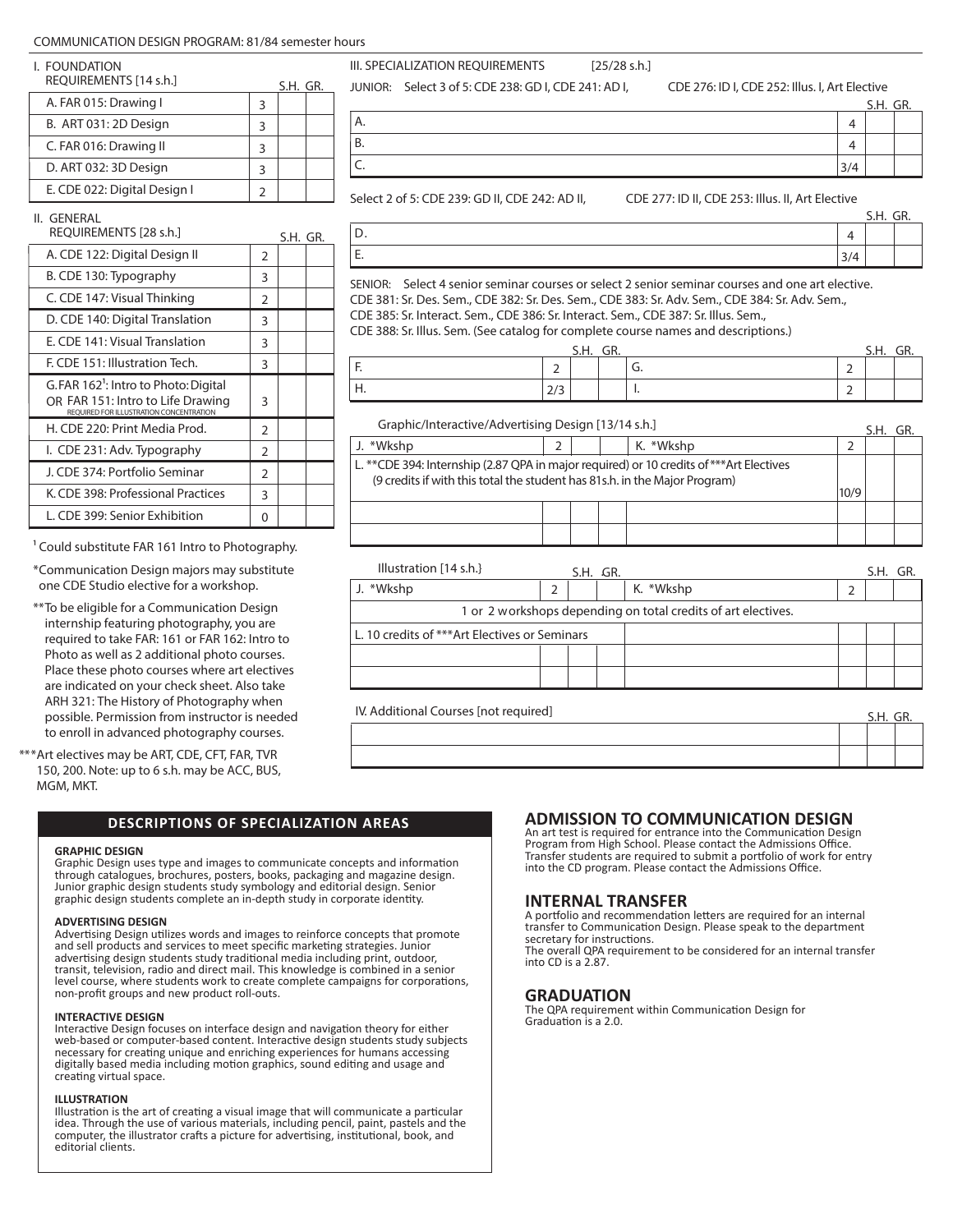

UVPACOMDE v2118. Effective 8/25/14

## **Guide To a Typical Course Progression — Advertising Design Concentration**

**\*Academic course selections shown will vary based on course availability, student preference and prerequisites.**

| ART 031 - 2D Design                                       | 3cr                |
|-----------------------------------------------------------|--------------------|
| FAR 015 - Drawing 1                                       | 3cr                |
| ARH 124 or 125 - Art History A or B                       | 3cr                |
| ENG 023 - Intro to College Composition* (University Core) | 3cr                |
| COM 010 - Fund. of Oral Communication* (University Core)  | 3cr                |
|                                                           | <b>Total CR 15</b> |

| ART 032 — 3D Design                                     | 3cr                |
|---------------------------------------------------------|--------------------|
| FAR 016 - Drawing 2                                     | 3cr                |
| CDE 022 - Intro to Digital Design 1                     | 2cr                |
| ARH 124, 125, 126 or 300 level - Art History Elective   | 3cr                |
| MAT 017 - Intro to Mathematics* (University Core)       | 3cr                |
| HEA 102 - Intro to Health Management* (University Core) | 3cr                |
|                                                         | <b>Total CR 17</b> |

**CD required courses for the second year are scheduled as blocks. Students select a block through a lottery process and are preregistered by the Dept. to ensure that all CD students receive the necessary prerequisites for the following semester and years.**

#### **Fall/3rd Semester | Foundation Design**

| CDE 122 - Intro to Digital Design 2              | 2cr         |
|--------------------------------------------------|-------------|
| CDE 130 - Typography                             | 3cr         |
| CDE 147 - Visual Thinking (1/2 semester)         | 2cr         |
| CDE 151 $-$ Illustration Techniques <sup>†</sup> | 3cr         |
| CDH 150 - Historical Survey of Graphic Design A  | 3cr         |
| Natural Science* (University Distribution)       | 3cr         |
|                                                  | Total CR 16 |

**Year 2**

**†CDE 151 Illustration Techniques may be taken in the Fall or Spring.**

#### **Spring/4th Semester | Foundation Design**

| $\text{trap}$ $\text{trap}$ $\text{trap}$ $\text{trap}$ $\text{trap}$ $\text{trap}$ $\text{trap}$ $\text{trap}$ $\text{trap}$ $\text{trap}$ $\text{trap}$ $\text{trap}$ $\text{trap}$ $\text{trap}$ $\text{trap}$ $\text{trap}$ $\text{trap}$ $\text{trap}$ $\text{trap}$ $\text{trap}$ $\text{trap}$ $\text{trap}$ $\text{trap}$ $\text{trap}$ $\text{tr$ |                    |
|------------------------------------------------------------------------------------------------------------------------------------------------------------------------------------------------------------------------------------------------------------------------------------------------------------------------------------------------------------|--------------------|
|                                                                                                                                                                                                                                                                                                                                                            | <b>Total CR 14</b> |
| CDE 220 - Print Media Production (1/2 semester)                                                                                                                                                                                                                                                                                                            | 2cr                |
| CDH 151 - Historical Survey of Graphic Design B                                                                                                                                                                                                                                                                                                            | 3cr                |
| FAR 162 — Intro to Digital Photo <sup>††</sup>                                                                                                                                                                                                                                                                                                             | 3cr                |
| CDE 141 - Visual Translation                                                                                                                                                                                                                                                                                                                               | 3cr                |
| CDE 140 - Digital Translation                                                                                                                                                                                                                                                                                                                              | 3cr                |

**††FAR 161 — Intro to Darkroom Photography or FAR 151 — Intro to Life Drawing are also permissible.**

**The following courses would be taken in the 5th-8th semesters to complete a second concentration.** **Graphic Design** CDE 238 Graphic Design 1 CDE 239 Graphic Design 2 CDE 381 Corporate Publications CDE 382 Identity Systems

**Fall/5th Semester | Specialization**

| CDE 241 - Advertising Design 1                         | 4cr                   |
|--------------------------------------------------------|-----------------------|
| CDE 238, 252 or 276 – Graphic Design 1, Illustration 1 |                       |
| or Interactive Design 1                                | 4cr                   |
| CDE 238, 252, 276 or Art Studio elective               | 3 or 4cr              |
| Humanities* (University Distribution)                  | 3cr                   |
|                                                        | <b>Total CR 14-15</b> |
|                                                        |                       |

#### **Spring/6th Semester | Specialization**

| CDE 242 - Advertising Design 2                                       | 4cr      |
|----------------------------------------------------------------------|----------|
| CDE 239, 253, 277 or Art Studio Elective                             | 3 or 4cr |
| CDE 231 - Advanced Typography (1/2 semester)                         | 2cr      |
| Social Science* (University Distribution)                            | 3cr      |
| Additional Social or Natural Science or Math* (College Distribution) | 3cr      |
|                                                                      |          |

#### **Total CR 15-16**

**The 7th and 8th semesters are interchangeable depending on participation in the internship program. Completion of one concentration is required for graduation. Completion of two is common.**

#### **Fall/7th Semester | Specialization Completion**

| CDE 383 - Sr. Ad Sem: Non-profit/Corporate (1/2 semester) | 2cr                   |
|-----------------------------------------------------------|-----------------------|
| CDE 384 - Sr. Ad Sem: Consumer Products (1/2 semester)    | 2cr                   |
| Specialization Electives - Two additional Sr. Seminars    |                       |
| or one Art Studio Elective                                | 3 or 4cr              |
| CDE Workshop — Motion Graphics or other (1/2 semester)    | 2cr                   |
| CDH 398 - Professional Practices                          | 3cr                   |
| Academic Free Elective* (University Distribution)         | 3cr                   |
|                                                           | <b>Total CR 15-16</b> |

**Year 4**

**†††A 2.87 in the major is required to be considered for Internship. Students opting out of internship or not qualifying are required to take 9-10 credits (depending on total credits) of CDE or Art Studio courses to replace the Internship.** 

#### **Spring/8th Semester | Specialization Completion**

| CDE 394 - Internship <sup>ttt (1/2</sup> semester. Approx. 300hrs) | 10cr               |  |
|--------------------------------------------------------------------|--------------------|--|
| CDE 374 - Portfolio <sup>(1/2 semester)</sup>                      | 2cr                |  |
| CDE Workshop — Emerging Media Campaigns or                         |                    |  |
| Art of the Advertising Pitch (1/2 semester)                        | 2cr                |  |
| CDH 399 - Senior Exhibition (Pass/Fail)                            | 0cr                |  |
|                                                                    | <b>Total CR 14</b> |  |

**Interactive Design** CDE 276 Interactive Design 1 CDE 277 Interactive Design 2 **or or** CDE 385 Current Practices CDE 386 Internet and Mobile Apps

**Illustration** CDE 252 Illustration 1 CDE 253 Illustration 2 CDE 387 Visual Essay CDE 389 Personal Style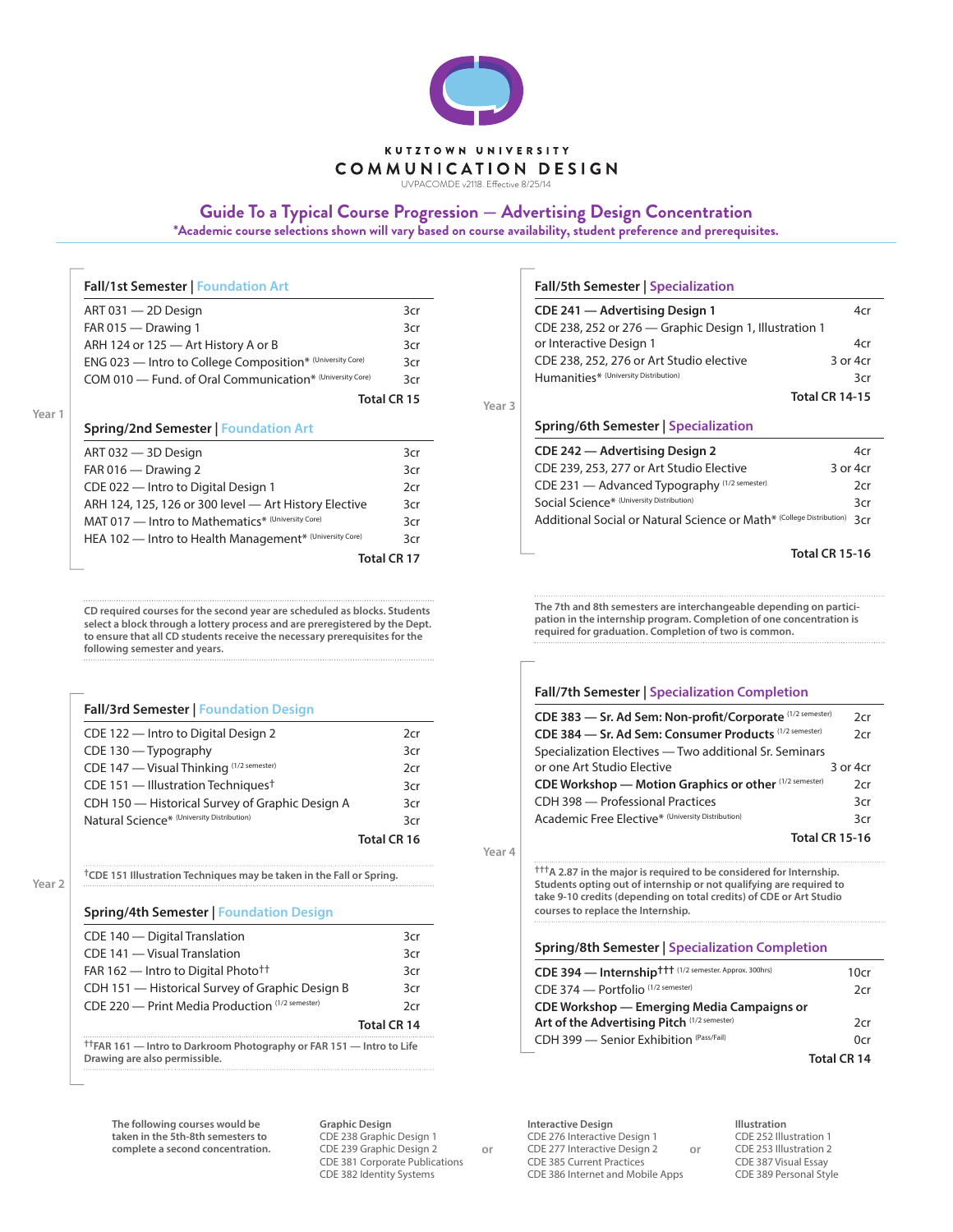

UVPACOMDE v2118. Effective 8/25/14

## **Guide To a Typical Course Progression — Graphic Design Concentration**

**\*Academic course selections shown will vary based on course availability, student preference and prerequisites.**

| <b>Fall/1st Semester   Foundation Art</b>                 |             |
|-----------------------------------------------------------|-------------|
| ART 031 - 2D Design                                       | 3cr         |
| FAR 015 $-$ Drawing 1                                     | 3cr         |
| ARH 124 or 125 - Art History A or B                       | 3cr         |
| ENG 023 - Intro to College Composition* (University Core) | 3cr         |
| COM 010 - Fund. of Oral Communication* (University Core)  | 3cr         |
|                                                           | Total CR 15 |
| <b>Spring/2nd Semester   Foundation Art</b>               |             |
| ART 032 - 3D Design                                       | 3cr         |
| FAR 016 $-$ Drawing 2                                     | 3cr         |
|                                                           |             |

| CDE 022 - Intro to Digital Design 1                     | 2cr |
|---------------------------------------------------------|-----|
| ARH 124, 125, 126 or 300 level - Art History Elective   | 3cr |
| MAT 017 - Intro to Mathematics* (University Core)       | 3cr |
| HEA 102 - Intro to Health Management* (University Core) | 3cr |
| Total CR 17                                             |     |

**CD required courses for the second year are scheduled as blocks. Students select a block through a lottery process and are preregistered by the Dept. to ensure that all CD students receive the necessary prerequisites for the following semester and years.**

#### **Fall/3rd Semester | Foundation Design**

| 2cr         |
|-------------|
| 3cr         |
| 2cr         |
| 3cr         |
| 3cr         |
| 3cr         |
| Total CR 16 |
|             |

**Year 2**

**†CDE 151 Illustration Techniques may be taken in the Fall or Spring.**

### **Spring/4th Semester | Foundation Design**

| CDE 140 - Digital Translation                                                                                    | 3cr                |
|------------------------------------------------------------------------------------------------------------------|--------------------|
| CDE 141 - Visual Translation                                                                                     | 3cr                |
| FAR 162 — Intro to Digital Photo <sup>††</sup>                                                                   | 3cr                |
| CDH 151 - Historical Survey of Graphic Design B                                                                  | 3cr                |
| CDE 220 - Print Media Production (1/2 semester)                                                                  | 2cr                |
|                                                                                                                  | <b>Total CR 14</b> |
| <sup>†</sup> FAR 161 – Intro to Darkroom Photography or FAR 151 – Intro to Life<br>Drawing are also permissible. |                    |

**The following courses would be taken in the 5th-8th semesters to complete a second concentration.** **Advertising Design** CDE 241 Advertising Design 1 CDE 242 Advertising Design 2 CDE 383 Non-profit/Corporate CDE 384 Consumer Product

**Fall/5th Semester | Specialization**

| CDE 238 - Graphic Design 1<br>CDE 241, 252 or 276 - Advertising Design 1, Illustration 1 |                       |
|------------------------------------------------------------------------------------------|-----------------------|
| or Interactive Design 1<br>CDE 241, 252, 276 or Art Studio elective                      | 4cr<br>3 or 4cr       |
| Humanities* (University Distribution)                                                    | 3cr                   |
|                                                                                          | <b>Total CR 14-15</b> |
| Spring/6th Semester   Specialization                                                     |                       |
| CDE 239 – Graphic Design 2                                                               | 4cr                   |
| CDE 242, 253, 277 or Art Studio elective                                                 | 3 or 4cr              |
| CDE 231 - Advanced Typography (1/2 semester)                                             | 2cr                   |
| Social Science* (University Distribution)                                                | 3cr                   |
| Additional Social or Natural Science or Math* (College Distribution)                     | 3cr                   |
|                                                                                          | <b>Total CR 15-16</b> |

**The 7th and 8th semesters are interchangeable depending on participation in the internship program. Completion of one concentration is required for graduation. Completion of two is common.**

#### **Fall/7th Semester | Specialization Completion**

| CDE 381 - Sr. GD Sem: Corporate Publications (1/2 semester) | 2cr           |
|-------------------------------------------------------------|---------------|
| CDE 382 - Sr. GD Sem: Identity Systems (1/2 semester)       | 2cr           |
| Specialization Electives - Two additional Sr. Seminars      |               |
| or one Art Studio Elective                                  | $3$ or $4$ cr |
| CDE Workshop - Typeface Design or other (1/2 semester)      | 2cr           |
| CDH 398 - Professional Practices                            | 3cr           |
| Academic Free Elective* (University Distribution)           | 3cr           |
| <b>Total CR 15-16</b>                                       |               |

**Year 4**

**†††A 2.87 in the major is required to be considered for Internship. Students opting out of internship or not qualifying are required to take 9-10 credits (depending on total credits) of CDE or Art Studio courses to replace the Internship.** 

#### **Spring/8th Semester | Specialization Completion**

| CDE 394 - Internship <sup>+++</sup> (1/2 semester. Approx. 300hrs) | 10cr               |
|--------------------------------------------------------------------|--------------------|
| CDE 374 - Portfolio <sup>(1/2 semester)</sup>                      | 2cr                |
| CDE Workshop — Poster Design or other (1/2 semester)               | 2cr                |
| CDH 399 - Senior Exhibition (Pass/Fail)                            | 0cr                |
|                                                                    | <b>Total CR 14</b> |

**Interactive Design** CDE 276 Interactive Design 1 CDE 277 Interactive Design 2 **or or** CDE 385 Current Practices CDE 386 Internet and Mobile Apps

**Illustration** CDE 252 Illustration 1 CDE 253 Illustration 2 CDE 387 Visual Essay CDE 389 Personal Style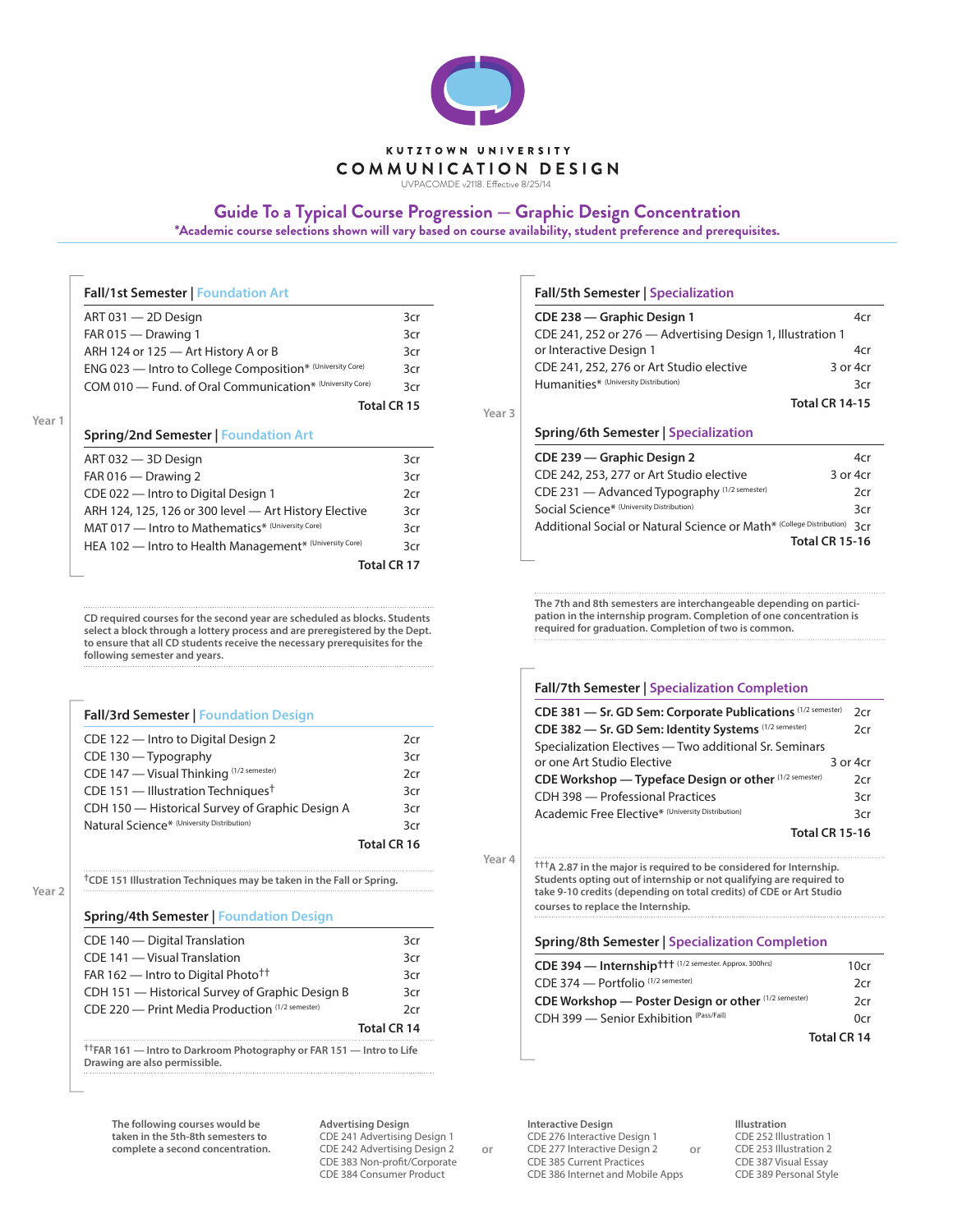

UVPACOMDE v2118. Effective 8/25/14

## **Guide To a Typical Course Progression — Interactive Design Concentration**

**\*Academic course selections shown will vary based on course availability, student preference and prerequisites.**

| ART 031 - 2D Design                                       | 3cr         |
|-----------------------------------------------------------|-------------|
| FAR 015 - Drawing 1                                       | 3cr         |
| ARH 124 or 125 - Art History A or B                       | 3cr         |
| ENG 023 - Intro to College Composition* (University Core) | 3cr         |
| COM 010 - Fund. of Oral Communication* (University Core)  | 3cr         |
|                                                           | Total CR 15 |
| <b>Spring/2nd Semester   Foundation Art</b>               |             |
|                                                           |             |

| ART 032 - 3D Design                                     | 3cr                |
|---------------------------------------------------------|--------------------|
| FAR 016 $-$ Drawing 2                                   | 3cr                |
| CDE 022 - Intro to Digital Design 1                     | 2cr                |
| ARH 124, 125, 126 or 300 level - Art History Elective   | 3cr                |
| MAT 017 - Intro to Mathematics* (University Core)       | 3cr                |
| HEA 102 - Intro to Health Management* (University Core) | 3cr                |
|                                                         | <b>Total CR 17</b> |

**CD required courses for the second year are scheduled as blocks. Students select a block through a lottery process and are preregistered by the Dept. to ensure that all CD students receive the necessary prerequisites for the following semester and years.**

#### **Fall/3rd Semester | Foundation Design**

| CDE 122 - Intro to Digital Design 2              | 2cr         |
|--------------------------------------------------|-------------|
| CDE 130 - Typography                             | 3cr         |
| CDE 147 - Visual Thinking (1/2 semester)         | 2cr         |
| CDE 151 $-$ Illustration Techniques <sup>†</sup> | 3cr         |
| CDH 150 - Historical Survey of Graphic Design A  | 3cr         |
| Natural Science* (University Distribution)       | 3cr         |
|                                                  | Total CR 16 |

**Year 2**

### **†CDE 151 Illustration Techniques may be taken in the Fall or Spring.**

#### **Spring/4th Semester | Foundation Design**

| CDE 140 - Digital Translation                                                                                    | 3cr                |
|------------------------------------------------------------------------------------------------------------------|--------------------|
| CDE 141 - Visual Translation                                                                                     | 3cr                |
| FAR 162 — Intro to Digital Photo <sup>††</sup>                                                                   | 3cr                |
| CDH 151 - Historical Survey of Graphic Design B                                                                  | 3cr                |
| CDE 220 - Print Media Production (1/2 semester)                                                                  | 2cr                |
|                                                                                                                  | <b>Total CR 14</b> |
| <sup>†</sup> FAR 161 - Intro to Darkroom Photography or FAR 151 - Intro to Life<br>Drawing are also permissible. |                    |

**The following courses would be taken in the 5th-8th semesters to complete a second concentration.** **Advertising Design** CDE 241 Advertising Design 1 CDE 242 Advertising Design 2 CDE 383 Non-profit/Corporate CDE 384 Consumer Product

**Fall/5th Semester | Specialization**

| CDE 276 - Interactive Design 1<br>CDE 238, 241 or 252 – Graphic Design 1, | 4cr                   |
|---------------------------------------------------------------------------|-----------------------|
| Advertising Design 1 or Illustration 1                                    | 4cr                   |
| CDE 238, 241 or 252 or Art Studio elective                                | 3 or 4cr              |
| Humanities* (University Distribution)                                     | 3cr                   |
|                                                                           | <b>Total CR 14-15</b> |
| Spring/6th Semester   Specialization                                      |                       |
| CDE 277 - Interactive Design 2                                            | 4cr                   |
| CDE 239, 242, 253 or Art Studio elective                                  | 3 or 4cr              |
| CDE 231 - Advanced Typography (1/2 semester)                              | 2cr                   |
| Social Science* (University Distribution)                                 | 3cr                   |
| Additional Social or Natural Science or Math* (College Distribution)      | 3cr                   |
|                                                                           | <b>Total CR 15-16</b> |
|                                                                           |                       |

**The 7th and 8th semesters are interchangeable depending on participation in the internship program. Completion of one concentration is required for graduation. Completion of two is common.**

#### **Fall/7th Semester | Specialization Completion**

| CDE 385 - Sr. Int. Sem: Current Practices (1/2 semester)      | 2cr      |
|---------------------------------------------------------------|----------|
| CDE 386 - Sr. Int. Sem: Internet and Web Apps. (1/2 semester) | 2cr      |
| Specialization Electives - Two additional Sr. Seminars        |          |
| or one Art Studio Elective                                    | 3 or 4cr |
| CDE Workshop — Motion Graphics or other (1/2 semester)        | 2cr      |
| CDH 398 - Professional Practices                              | 3cr      |
| Academic Free Elective* (University Distribution)             | 3cr      |
| <b>Total CR 15-16</b>                                         |          |

**Year 4**

**†††A 2.87 in the major is required to be considered for Internship. Students opting out of internship or not qualifying are required to take 9-10 credits (depending on total credits) of CDE or Art Studio courses to replace the Internship.** 

#### **Spring/8th Semester | Specialization Completion**

| CDE 394 - Internship <sup>+++</sup> (1/2 semester. Approx. 300hrs) | 10cr               |
|--------------------------------------------------------------------|--------------------|
| CDE 374 - Portfolio <sup>(1/2 semester)</sup>                      | 2cr                |
| CDE Workshop — Creative Coding, Interdisciplinary Team             |                    |
| Projects or other (1/2 semester)                                   | 2cr                |
| CDH 399 - Senior Exhibition (Pass/Fail)                            | 0cr                |
|                                                                    | <b>Total CR 14</b> |

**Graphic Design** CDE 238 Graphic Design 1 CDE 239 Graphic Design 2 **or or** CDE 381 Corporate Publications CDE 382 Identity Systems

**Illustration** CDE 252 Illustration 1 CDE 253 Illustration 2 CDE 387 Visual Essay CDE 389 Personal Style